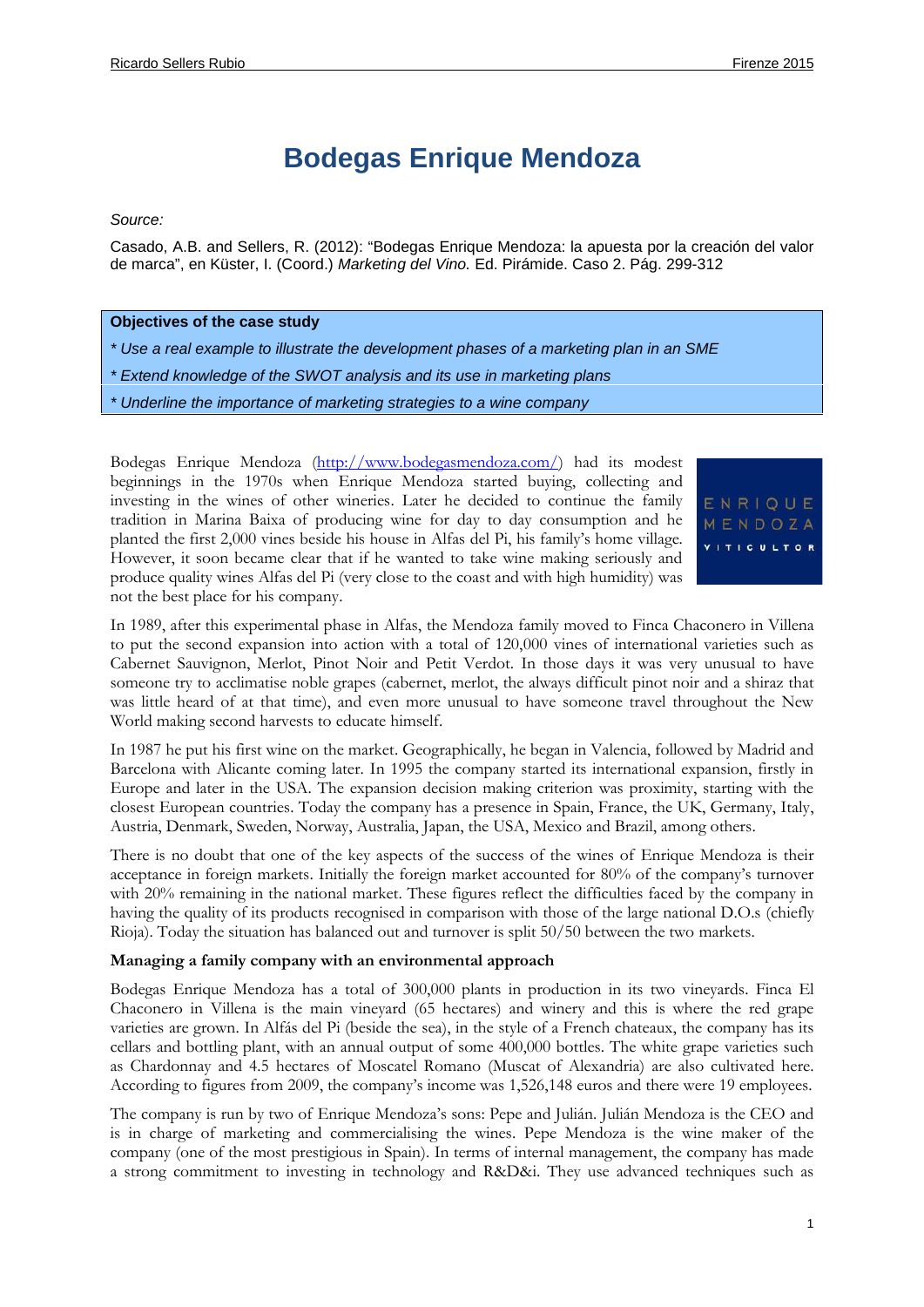sensors to measure the hydro stress of the vines to produce fresher, more concentrated and better quality grapes. Another important aspect is that 100% of the wine production is from their own grapes. However, the fixed costs of production (especially those of the barrels) are high.

Another characteristic aspect of the company is its commitment to the environment. They have developed a system of viticulture with the concept of zero residues which means that they use no herbicides insecticides or systemics, they only use sulphur powder, copper, organic pest control (such as bacilus turugensis for moths) and lots of commitment. The soil is nourished and cared for naturally with compost made by their own animals. "We approach things from two angles, the organic and the agrotecnological" says Pepe, who is recognised as belonging to the generation of technicians whose philosophy is do not damage the land while benefitting from technology.

## **Target market**

The target market of the winery consists of a consumer profile that, in terms of market segmentation, is over the age of 30 and of middle or upper middle class. From the psychographic point of view we can say that the market we look to is that of the modern crowd ("open minded and non-prejudiced", in the words of Julián Mendoza).

## **Marketing-mix strategy**

Bodegas Enrique Mendoza has specialised in making high quality wines that are recognised both nationally and internationally for their quality in foreign grape varieties: "own vines, water control, the latest and best viticulture techniques and the best grapes; are the basis for making the best wine".

The company markets a total of 13 different wines – whites, reds and sweet wines- using various grape varieties: Chardonnay and Moscatel for whites and Cabernet Sauvignon, Merlot, Pinot Noir, Petit Verdot, Shiraz and Monastrell for reds. Bodegas Enrique Mendoza has direct control over labelling, branding, bottling and all other product related matters.



### **Figure 1. The label for the Merlot and a bottle of Reserva Santa Rosa**

The wines made by Bodegas Enrique Mendoza are marketed under the umbrella of the Alicante P.D.O. In Spain the P.D.O. is used as an indicator of the quality of a product. However, many consumers still think that the best quality can only be found in the traditional wine making areas such as La Rioja or Ribera del Duero. Because of this, and conscious that an association with Alicante could be a drawback, the company decided to create a strong brand image - Enrique Mendoza -, so as not to have an inseparable link with the Alicante P.D.O. Also, as part of the brand strategy, the wines are identified by the grape variety they are made from: Enrique Mendoza Pinot Noir Crianza, Enrique Mendoza Merlot-Monastrell, Enrique Mendoza Shiraz Crianza, Enrique Mendoza Petit Verdot Crianza, Enrique Mendoza Cabernet- Shiraz Reserva, which was something new in the Spanish market, more accustomed to wines being classified according to their age ("cosechero", "crianza", "reserva" and "gran reserva").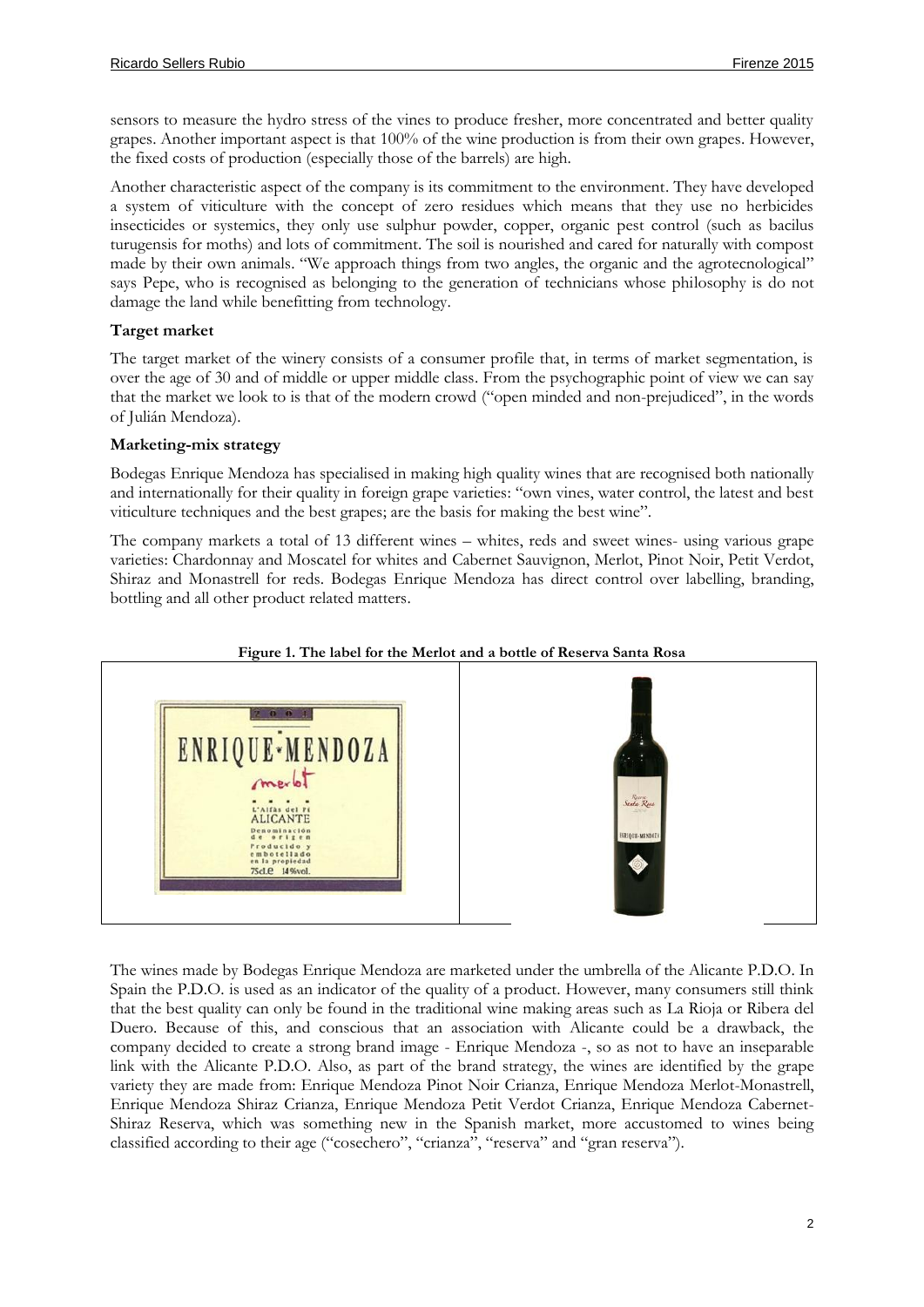The company motto is "the best wine is in the best vineyard", which reflects their commitment to quality raw materials. The wines of Enrique Mendoza can always be found in specialised guides with high scores and they can be bought in the best wine retailers and restaurants all over Spain (e.g., Guía Peñín, Guía Andrés Proensa). Last year the American wine guru Robert Parker, manager of the specialised publication The Wine Advocate, awarded scores of 90+ over 100 to two of the vineyard's wines, the Santa Rosa and the Estrecho.

As part of their diversification process they also offer their own olive oil, Aceite Tagarina, which is made from ancient olive trees grown in the Sierra de Aitana using sustainable agriculture. Also, in 2009, Bodegas Enrique Mendoza joined with Chocolates Valor to create a box of wine chocolates. The four types of chocolates were made with Merlot, Monastrell, Santa Rosa and Dolç wines. Initially the box was only available to order or as complementary offer with a bottle of Dolç de Mendoza in the winery, in the Valor shops and in the supermarket of La Nucía (www.valor.es/promociones/maridajes/maridajes.swf). After making various agreements with certain large retailers the product is now available in some hypermarket and supermarket chains.

The wines range in price from 6.50 euros for a young Chardonnay to 26 euros for one of their star wines, Enrique Mendoza Reserva Santa Rosa. The average price is around 14 euros. According to the wine studies of the consultant Nielsen, the average prices of the company place is in the medium-high range of the sector.

In terms of distribution the company uses three channels: restaurants (20% of total sales), specialised wine shops (60% of total sales) and direct sales in the winery (20%). Furthermore, the company is starting to introduce its wines into large retail outlets (for example, Carrefour). However, and despite the efforts of the distributors to differentiate them, the placement of the wines in this type of outlet is not without problems. With regard to the first two of these channels, Bodegas Enrique Mendoza has 31 distributors for the national market and 26 importers for the foreign markets (Europe, America, Australia and Japan) who they sell their wine to and who in turn supply the restaurants and specialised retailers that bring the wine to the final consumer.

Direct sales at the winery (to residents and tourists) have increased their sales volume by 100% (sales through this channel have risen from 10% to 20%) since the company decided to utilise enotourism as a diversification strategy a few years ago. Obviously direct sales have many advantages such as high profit margins or the opportunity to educate consumers, obtain information directly from the market and generate loyalty. Conversely, sales volumes will always be lower than sales through intermediaries. Currently the company has no plans to directly commercialise its products online.

Finally, the company spends almost nothing on their communication strategy (no press or television advertising); instead they are confident that the visits to the winery will foment word-of-mouth communication to publicise the wines.

At the professional level, however, they attend the various sector fairs such as the London International Wine Fair, to exhibit and to view new market tendencies. They have also made informational leaflets about the products and the activities of the winery which are placed in hotels, travel agents, tourism offices and other leisure companies in the area.

Only about one year ago, Bodegas Enrique Mendoza engaged the Elche company, Grupo Antón to develop a company website. It includes information, in Spanish and English, on the wines and the enotourism activities of the winery. There is a blog called "Cuaderno de campo" where they post about the work in the vineyard, articles on viticulture, etc. The company also has some space in the leisure section of the website Destino Guadalest (www.destinoguadalest.com).

One of the future projects is to incorporate social networks (Facebook, Twitter and Youtube) into the company's communication strategy.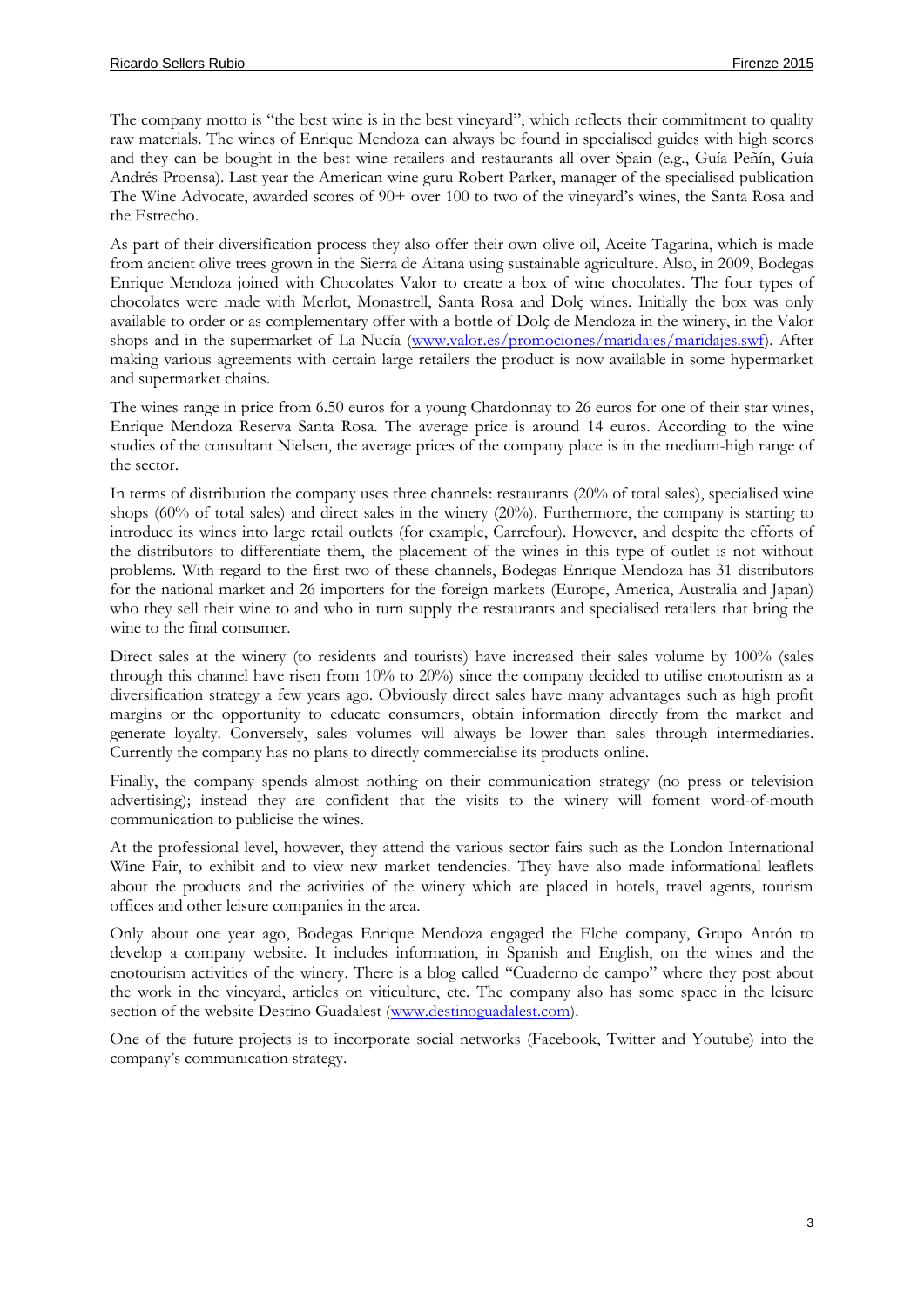

**Figure 2. Website of Bodega Enrique Mendoza (www.bodegasmendoza.com)**

AVISO LEGAL | POLÍTICA DE PRIVACIDAD |

## **Diversification strategies**

#### *Enotourism*

Four years ago the company decided to move into a new business area related to enotourism. So for the price of 20 euros per person (free for under 18s as they cannot participate in the wine tasting), there are 90 minute guided tours of the winery. This is the highest price of any other winery tours in the area (and in most of Spain), but "it is among the cheapest given the type and quality of the services received", affirms Julián Mendoza. One differentiating factor is that visits can be made when the winery is in production, unlike other areas, such as California, where visits are only permitted in certain sections which are not currently working. During the visit, the guide explains the most important aspects of harvesting, making and storing wine and at the end of the tour there is a guided tasting of some of the wines along with some food to accompany them. The tours and tastings can be held in Spanish, English or French and the visit can be combined with a meal at the winery (minimum 10 people and by prior arrangement). The typical visitor profile is adult, with an average age of 35, medium-high income level, staying in a hotel of at least 3 stars and of Spanish or foreign nationality.

Bodegas Enrique Mendoza collaborates with the Hotel Casa del Maco (Benissa) and the Hotel Castell de la Solana (Alcalalí) to complete its enotourism product with the possibility of staying in the area. The hotels offer the chance to purchase an enological package of two nights at the hotel, a visit to the winery and dinner with degustation of the wines. Also the Hotel Albir Playa (Alfás del Pi) gives its clients tickets for a day in the hotel spa for purchases over 300 or 600 euros in the winery. In the future, Julián Mendoza intends to remodel one of the buildings beside the winery to have onsite accommodation and catering, which would strengthen and consolidate their firm commitment to enotourism. They also offer the following services: personalised visits in the company of Pepe Mendoza, who designs a tour and tasting according to the visitor's profile; and free wine tastings in the winery shop on Saturday mornings.

The Alicante province has only a few years' experience with enotourism. The Alicante wine route was inaugurated recently and integrated into the Wine Routes of Spain, which is part of ACEVIN (The Spanish Association of Wine Cities). The idea is to promote enotourism as a complementary activity to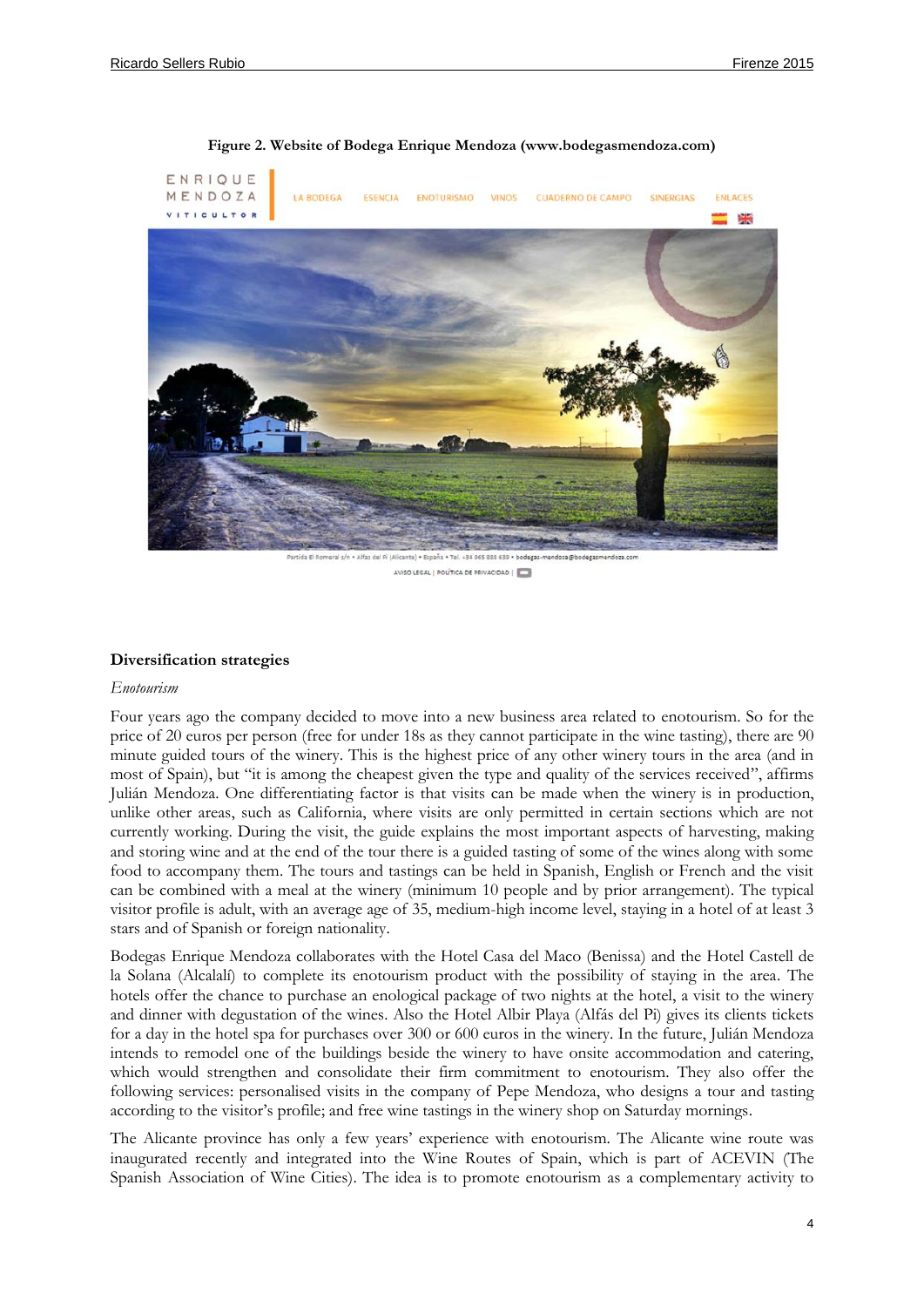the sun, sea and sand tourism of the area and thus help improve the infrastructures and the economy of the inland towns. There is still a lot of work to be done though before enotourism is established in the province. Bodegas Enrique Mendoza forms part of the project as a member of the route.

## *Events*

The winery has also entered into the events business, offering its installations for weddings, family celebrations, exhibitions, presentations and other private or business functions. Bodegas Enrique Mendoza has various rooms available depending on the number of participants and the time of year: interior (up to 100 seated or 200 standing); exterior uncovered (up to 250 seated and 500 standing); and an uncovered garden area (up to 20 seated and 150 standing). In collaboration with the restaurant El Xato, in La Nucía, they offer four themed menus that are open to suggestions by customers. All types of events can be combined with visits and/or tastings in the winery. Services range from business breakfasts to lunches to dinners, 7 days a week including holidays. There is also the possibility of having guided tastings in the winery or at your own premises or hotel in Spanish, English or French.

## *Premium Experience*

One of the latest ventures of Bodegas Enrique Mendoza is a service called "Premium Experience". This high quality experience consists in offering customers the chance to create their own wine, "Premium Wine" (1 barrel  $=$  300 bottles) from the 1,400 barrels in the winery. The company provides eight different grape varieties from different soil types, and allows ageing in different barrel types (French and American oak), to create a unique tailor made product, "a real signature wine, with the signature being that of the customer". The Premium Experiences are held from the 1<sup>st</sup> of June to the 30<sup>th</sup> of October and always by prior booking and take place over one day. The experience includes a day with Pepe Mendoza to explore the tastes and preferences of the customer and the delivery of 300 bottles of the Premium Experience wine to any point on the peninsula. It also includes lunch for 6 at the winery for family or friends. The bottles are delivered in wooden boxes of 3 bottles with personalised labels. The price is 50 euros per bottle for the full service with VAT included. To make a booking for this service customers have to pay 50% of the total cost in advance.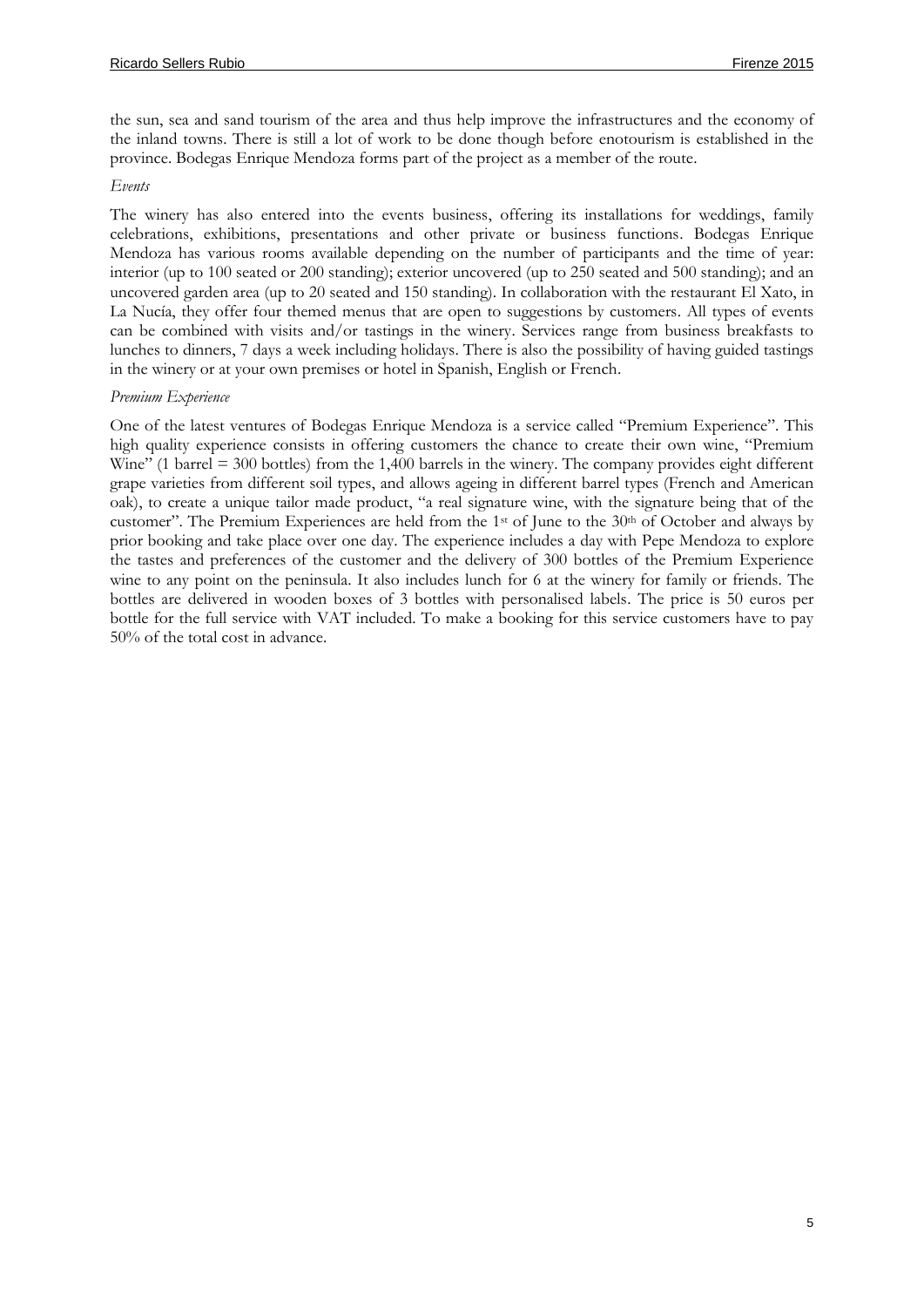## **QUESTIONS:**

In groups of 3-5, answer the following questions:

## **1. With reference to the SWOT analysis of Bodegas Enrique Mendoza.**

| <b>OPPORTUNITIES</b>                                                                                                                                                                                                                                                                    | <b>THREATS</b>                                                                                                                                                                                                                                                                                                                |
|-----------------------------------------------------------------------------------------------------------------------------------------------------------------------------------------------------------------------------------------------------------------------------------------|-------------------------------------------------------------------------------------------------------------------------------------------------------------------------------------------------------------------------------------------------------------------------------------------------------------------------------|
| Increased consumer interest in wine.<br>Increased production of Spanish wines and their great<br>success in foreign markets (e.g. USA and BRICS).<br>Growing environmental awareness.<br>Interest in enotourism (tourism area).<br>Creation of the Alicante Wine Route.                 | High competition in the sector.<br>٠<br>Importance of other better known D.Os. (Rioja, Ribera,<br>$etc.$ ).<br>Positioning of the Alicante D.O.<br>٠<br>Economic crisis.<br>Fall in demand for wine (volume).<br>٠<br>Legislation (driving license points, etc.).                                                             |
| <b>STRENGTHS</b>                                                                                                                                                                                                                                                                        | <b>WEAKNESSES</b>                                                                                                                                                                                                                                                                                                             |
| Control over wine making, bottling and commercialisation.<br>Own production.<br>Recognised brand.<br>High scores from specialised guides and prescribers (R.<br>Parker).<br>Investments in R&D&L<br>Product diversification (Olive oil, chocolates).<br>Wide range of wines and prices. | Small company with limited resources.<br>High production costs.<br>Lack of professional management: no marketing plan, clear<br>objectives or defined strategies.<br>Little communication directed at the final consumer.<br>٠<br>Excessive dependence on distributors.<br>Enotourism: No overnight stays at the winery.<br>٠ |

- a. To what extent does belonging to the Alicante DO pose a threat to the company?
- b. How do you think the current economic crisis affects wine consumption?
- c. What synergies can the winery gain from the alliance with Chocolates Valor?
- d. How important is the fact that the company's wines are awarded high scores in wine guides? Why are guides important in the consumer choice process? Are these guides equally important in all markets?
- e. How might the company's future be affected by its lack of direct communication with the final consumer and its overreliance on distributors?